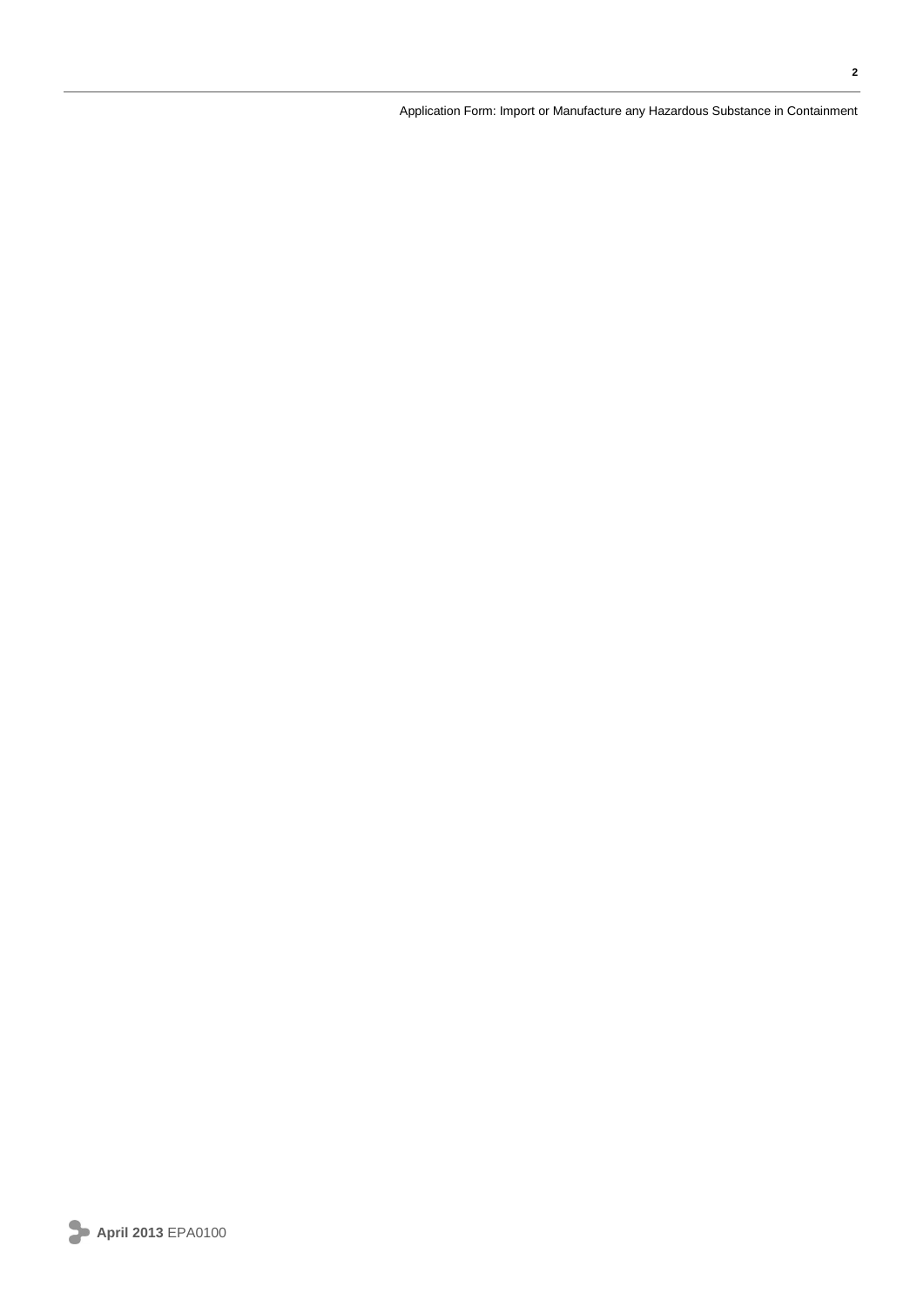### Important

- 1. You can talk to an applications advisor at the EPA, who can help you scope and prepare your application. We need all relevant information early on in the application process. Quality information up front will speed up the process.
- 2. This application form may be used to seek approvals for more than one hazardous substance where the substances are related – for example, a concentrated compound (active ingredient) and its related formulations, or a range of substances for similar purposes to be tested in a field trial.
- 3. Any extra material that does not fit in the application form must be clearly labelled, cross-referenced, and included in an appendix to the application form.
- 4. Commercially sensitive information must be collated in a separate appendix.
- 5. Unless otherwise indicated, all sections of this form must be completed for the application to be progressed.
- 6. You can get more information at any time by contacting us. One of our staff members will be able to help you.

Environmental Protection Authority Private Bag 63002 Wellington New Zealand Telephone: 64 4 916 2426 Facsimile: 64 4 914 0433 Email: [HSApplications@epa.govt.nz](mailto:HSApplications@epa.govt.nz) [http://www.epa.govt.nz](http://www.epa.govt.nz/)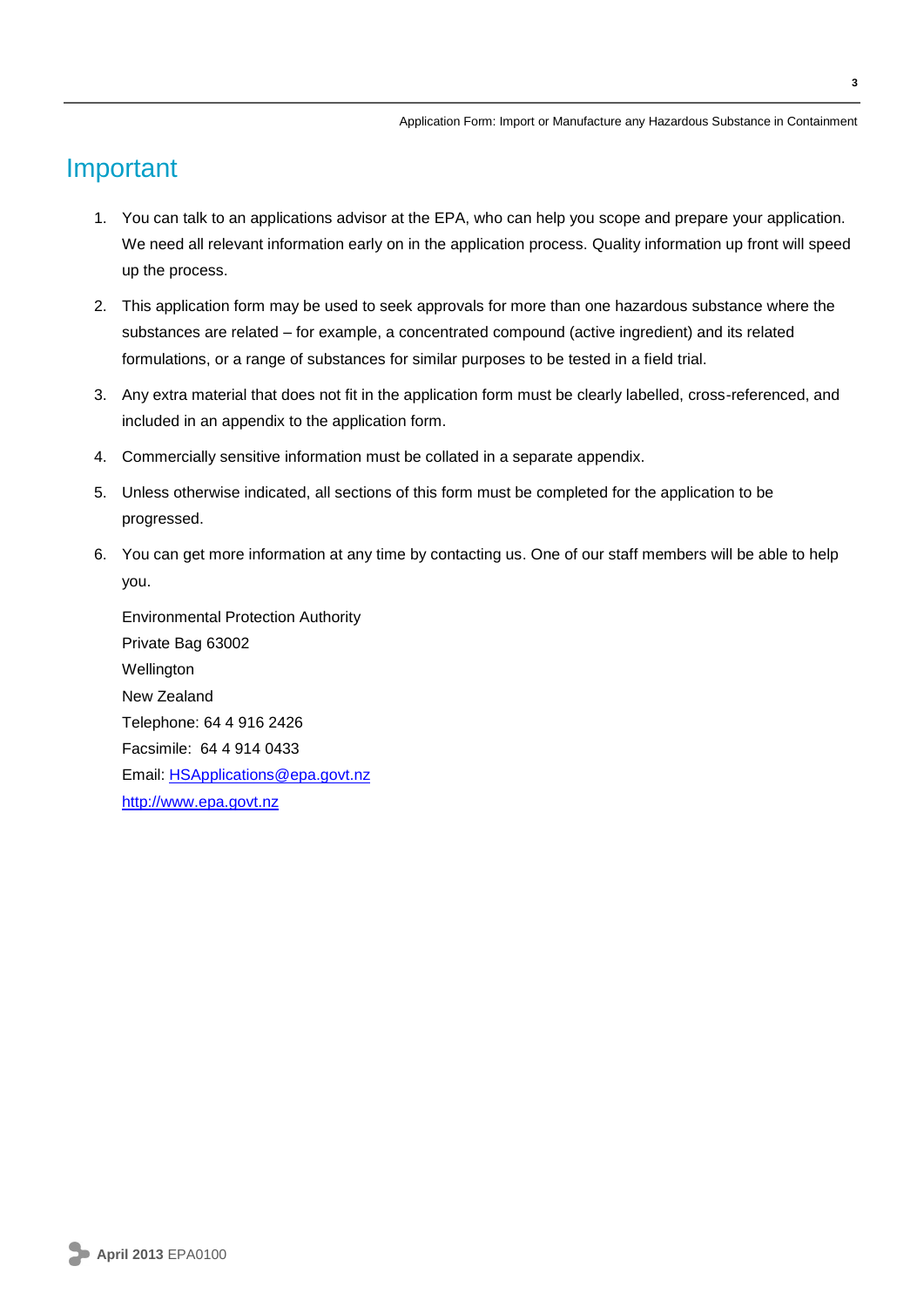## Section 1 – Applicant details

**1.1 Name and postal address in New Zealand of the organisation making the application:**

Name: The New Zealand Institue for Plant & Food Research

Address: Private Bag 92169, Auckland Mail Centre, Auckland 1142

Phone: 09 925 7000

Fax:

**1.2 The applicant's location address in New Zealand (if different from above):** 

Address:

#### **1.3 Name of the contact person for the application:**

This person should have sufficient knowledge to respond to queries and either have the authority to make decisions that relate to processing the application on behalf of the applicant, or have the ability to go to the appropriate authority.

| Name:     | Kirsty Boyd-Wilson                                            |
|-----------|---------------------------------------------------------------|
| Position: | <b>Bioprotection Compliance Officer</b>                       |
| Address:  | Private Bag 4704, Christchurch Mail Centre, Christchurch 8140 |
| Phone:    | 03 9777 355                                                   |
| Fax:      |                                                               |
| Email:    | Kirsty.boyd-wilson@plantandfood.co.nz                         |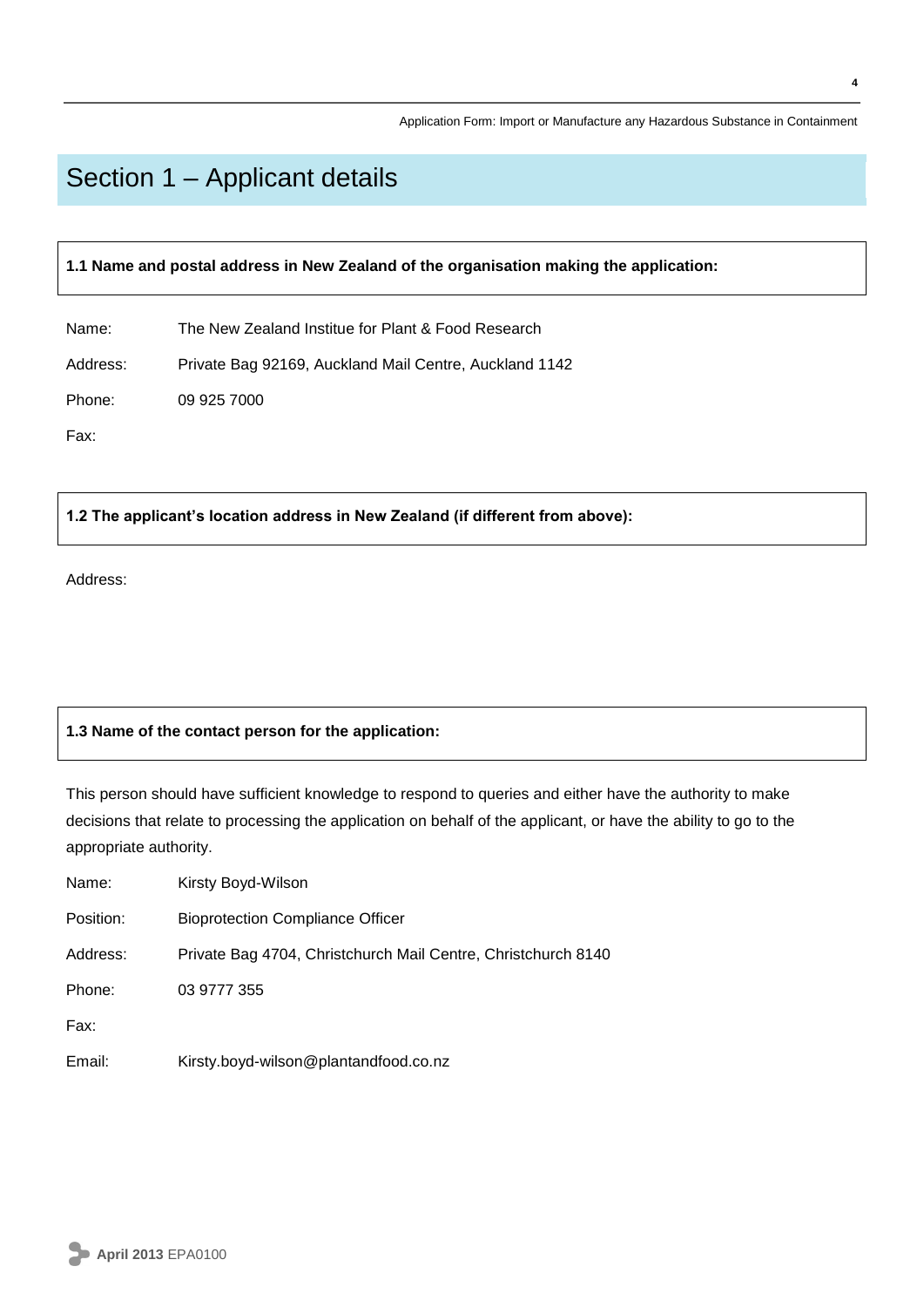## Section 2 – Application type and related approvals required

This form is only for an application to import a hazardous substance into containment, or manufacture a hazardous substance in containment.

### **2.1 Is this application to manufacture or import a hazardous substance in containment for any of the following purposes?**

*Containment applications can only be made for a limited range of purposes. In particular, the substance must not be intended for commercial manufacture or sale.*

| Small amounts of any hazardous substance for use as an analytical standard, where approval to         |                 |                |
|-------------------------------------------------------------------------------------------------------|-----------------|----------------|
| import or manufacture that substance has been declined?                                               | Yes             | $\boxtimes$ No |
| Research on any hazardous substance to acquire information for use in assessing that substance        |                 |                |
| for a HSNO approval?                                                                                  | $\boxtimes$ Yes | No             |
| Research and development on any hazardous substance?                                                  | $\boxtimes$ Yes | $\square$ No   |
| Use in an emergency?                                                                                  | l I Yes         | $\boxtimes$ No |
| Formulating, relabelling, repackaging, or storing any hazardous substance for export to a destination |                 |                |
| outside New Zealand?                                                                                  | Yes             | $\boxtimes$ No |
| Other purposes?                                                                                       | Yes             | $\boxtimes$ No |

### **2.2 If you answered 'yes' to one of the purposes listed above, please provide some supporting detail. If you answered 'yes' to 'other purpose', describe the purpose and explain why this purpose is appropriate to a containment application.**

This application is a renewal with modifications of a generic approval for trials in containment (HSC08015- HSC000363). The purpose of this application is to import and manufacture experimental plant production compounds for the purpose of testing the control of plant damaging micro-organisms, invertebrates and weeds and improving plant production in containment trials to provide information for research and development of selected substances.

We wish to apply for a generic approval which covers a range of substances including insecticides, fungicides, herbicides, plant growth regulators, plant activators and semiochemicals and other plant production compounds. Contained trials will be carried out on research orchards, privately-owned properties and publically-accessible areas (insect semiochemical trials only). We wish to have the same notification prior to commencement of trials as previously stated for HSC000363, whereby EPA assumes that our trials met the requirements of the approval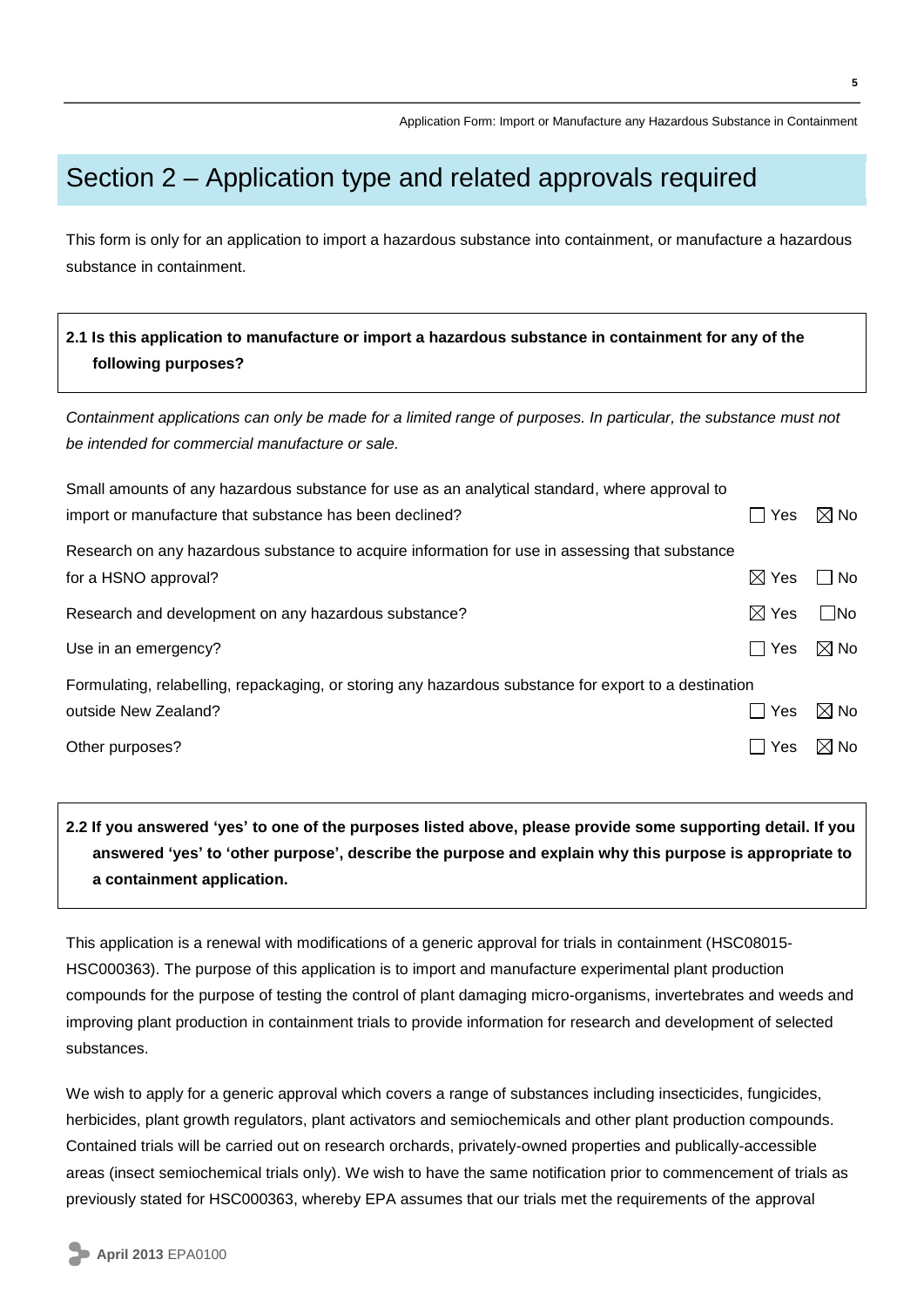conditions. Details of email correspondence between EPA and Plant and Food Research (PFR) can be found in Appendix 2. Plant and Food Research has an internal audit system to ensure that we are following processes required

#### **2.3 Is the information in this application relevant to import, manufacture or both?**

| Import the substance(s) only?                                                 | Yes   No                  |  |
|-------------------------------------------------------------------------------|---------------------------|--|
| Manufacture the substance(s) only?                                            | $\Box$ Yes $\Box$ No      |  |
| Import and manufacture the substance(s)?                                      | $\boxtimes$ Yes $\Box$ No |  |
| If import only, indicate whether or not manufacture is likely in New Zealand: | Yes   No                  |  |

### **2.4 If the information in the application relates to manufacture of the substance(s) in New Zealand, provide information on the proposed manufacturing process and any alternatives.**

Manufacturing will take place at a Plant & Food Research laboratory or another organisation working with or on behalf of Plant & Food Research.

### **2.5 If this substance(s) needs an approval under any other legislation, has an application for this approval been made?**

(Optional)

| Name of approval                                         | <b>Application made</b>                |
|----------------------------------------------------------|----------------------------------------|
| Agricultural Compounds and Veterinary Medicines Act 1997 | $\boxtimes$ Yes $\Box$ No $\Box$ NA    |
| Food Act 1981                                            | $\Box$ Yes $\Box$ No $\Box$ NA         |
| Medicines Act 1981                                       | $\Box$ Yes $\Box$ No<br>I NA           |
| Chemical Weapons (Prohibition) Act 1996                  | $\Box$ Yes $\Box$ No $\Box$ NA         |
| Radiation Protection Act 1965                            | $\Box$ Yes $\Box$ No $\Box$ NA         |
| Biosecurity Act 1993                                     | $\boxtimes$ Yes $\Box$ No<br>$\Box$ NA |
| Resource Management Act 1991                             | $\Box$ Yes $\Box$ No $\Box$ NA         |
| Other (please specify):                                  |                                        |
|                                                          | $\Box$ Yes $\Box$ No                   |
|                                                          | $\Box$ Yes $\Box$ No                   |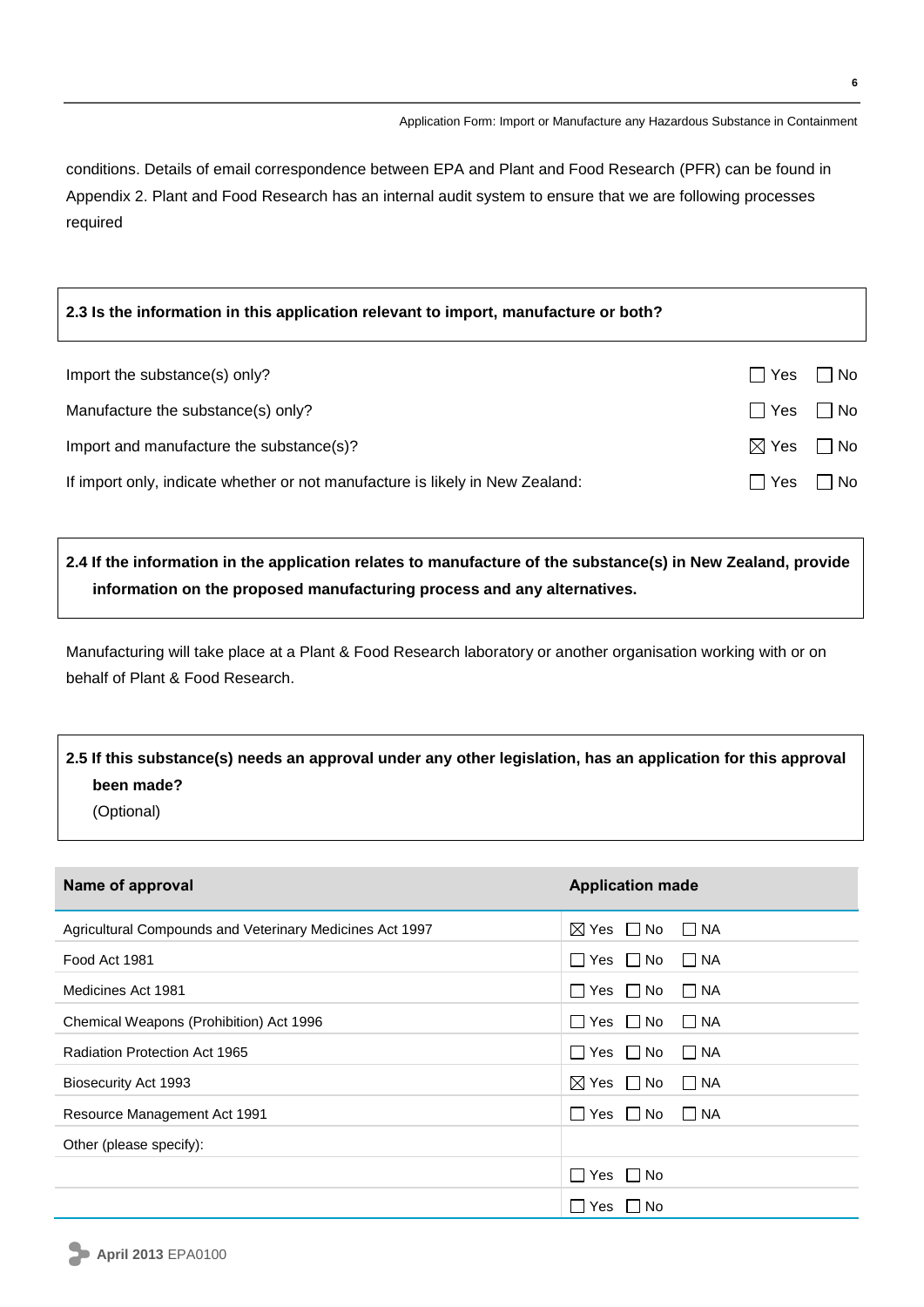$\Box$  Yes  $\Box$  No

## Section 3 – Information on the substance(s)

Note that all information that is commercially sensitive must be attached as an appendix. The application form should be cross-referenced to the appendix but should be able to be read as a stand-alone document (which will be publicly available).

If approval is being sought for more than one hazardous substance, this section must be completed separately for each hazardous substance.

*Trial work will cover a range of substances including pheromones and semiochemicals, insecticides, fungicides, herbicides, plant growth regulators, plant activators and other plant production compounds.*

#### **3.1 State the unequivocal identification of the substance(s).**

This section should include all information necessary to unequivocally identify the substance(s) and may include:

- Chemical name (Chemical Abstracts Preferred Index name or IUPAC name)
- Common name
- Synonyms
- Trade names
- CAS Registry number
- Molecular formula
- Structural formula
- Impurities.

For mixtures, in addition to the above information being provided on the actual mixture, information is also required on the composition of the mixture – ie, the chemical name, CAS number, function (eg, active ingredient, emulsifier, surfactant, filler) and percentages of ALL components of the mixture (including non-hazardous components and impurities) should be provided. This information may be best expressed in tabular form. If the composition is variable, please ensure to state the limits.

If there are commercial reasons for not providing full information in the main part of the form, alternative approaches must be discussed with and agreed by the EPA. These must include the provision of a unique identifier of some kind.

*The known identification of each substance will be provided to EPA prior to commencement of trial work.*

**3.2 Provide information on the chemical and physical properties of the substance(s).**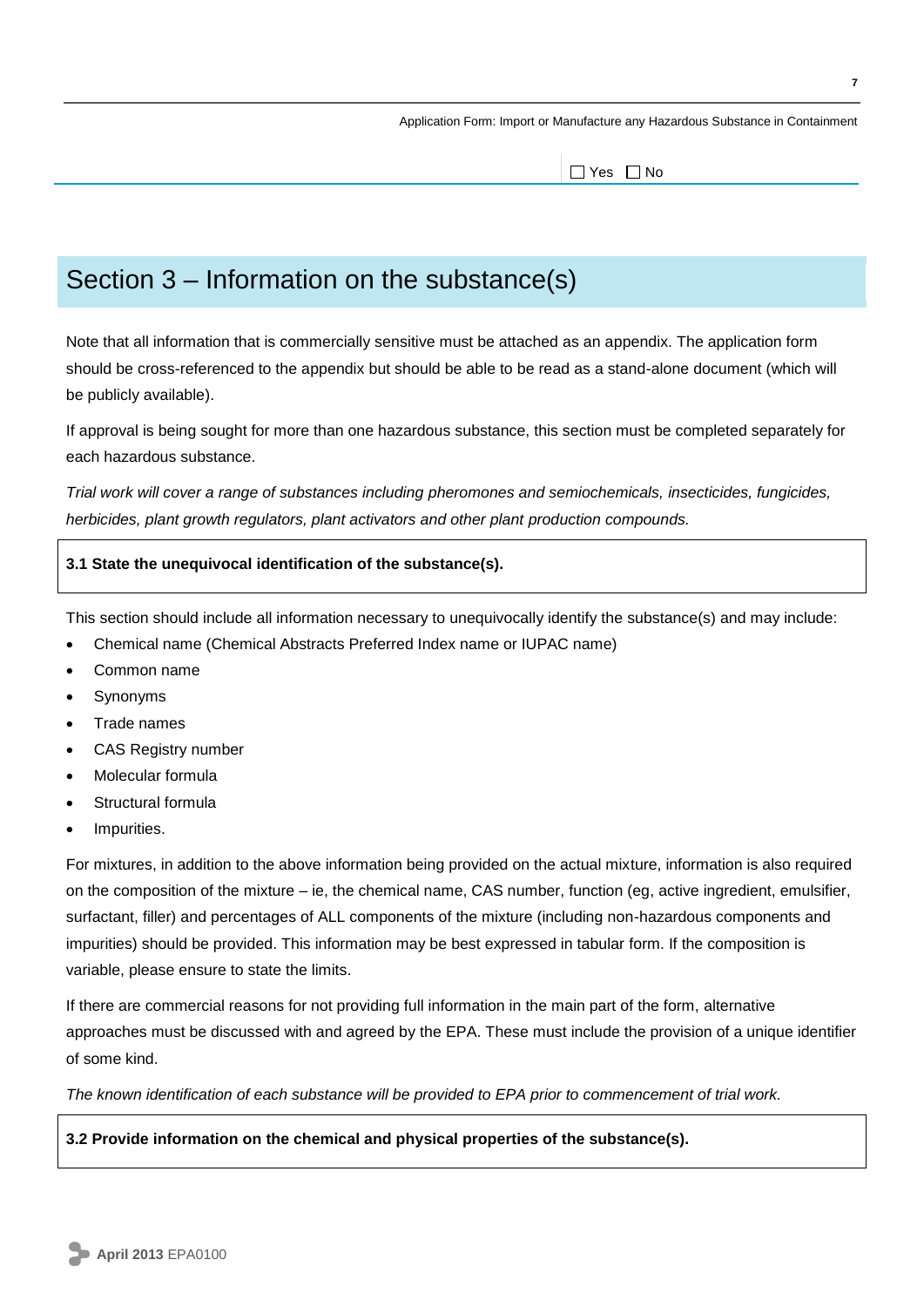Provide as much information as possible on the chemical and physical properties of the substance(s) [at 20°C and 1 atmosphere unless otherwise stated] – eg:

- Appearance (colour, odour, physical state or form)
- $\bullet$  pH
- Density
- Vapour pressure
- Boiling/melting point
- Solubility in water
- Water/octanol partitioning co-efficient.

For mixtures, information is required on the chemical and physical properties of the mixture itself. However, if this information is not available, you should provide information on the chemical and physical properties of EACH hazardous component of the mixture.

*The known chemical and physical properties of each substance will be provided to EPA prior to commencement of trial work.*

#### **3.3 Provide information on the hazardous properties of the substance(s).**

Information should be provided on the hazardous properties of the substance(s) known to the applicant. You should consider each of the six hazardous properties below and provide information on those hazardous properties. This information is needed in order to assess risks and determine whether or not, and how, the substance can be adequately contained.

- Explosiveness
- Flammability
- Oxidising properties
- Corrosiveness
- **Toxicity**
- Ecotoxicity.

If your substance is a mixture and you cannot provide direct information on its hazardous properties, you can apply mixture rules to the hazardous components of the mixture. If you do this, then you will need to provide information on the hazardous properties of each hazardous component of the mixture, and show your workings.

*Safety Data Sheets where available will be provided to EPA prior to commencement of trials. It is possible that only limited information will be available on these experimental substances.*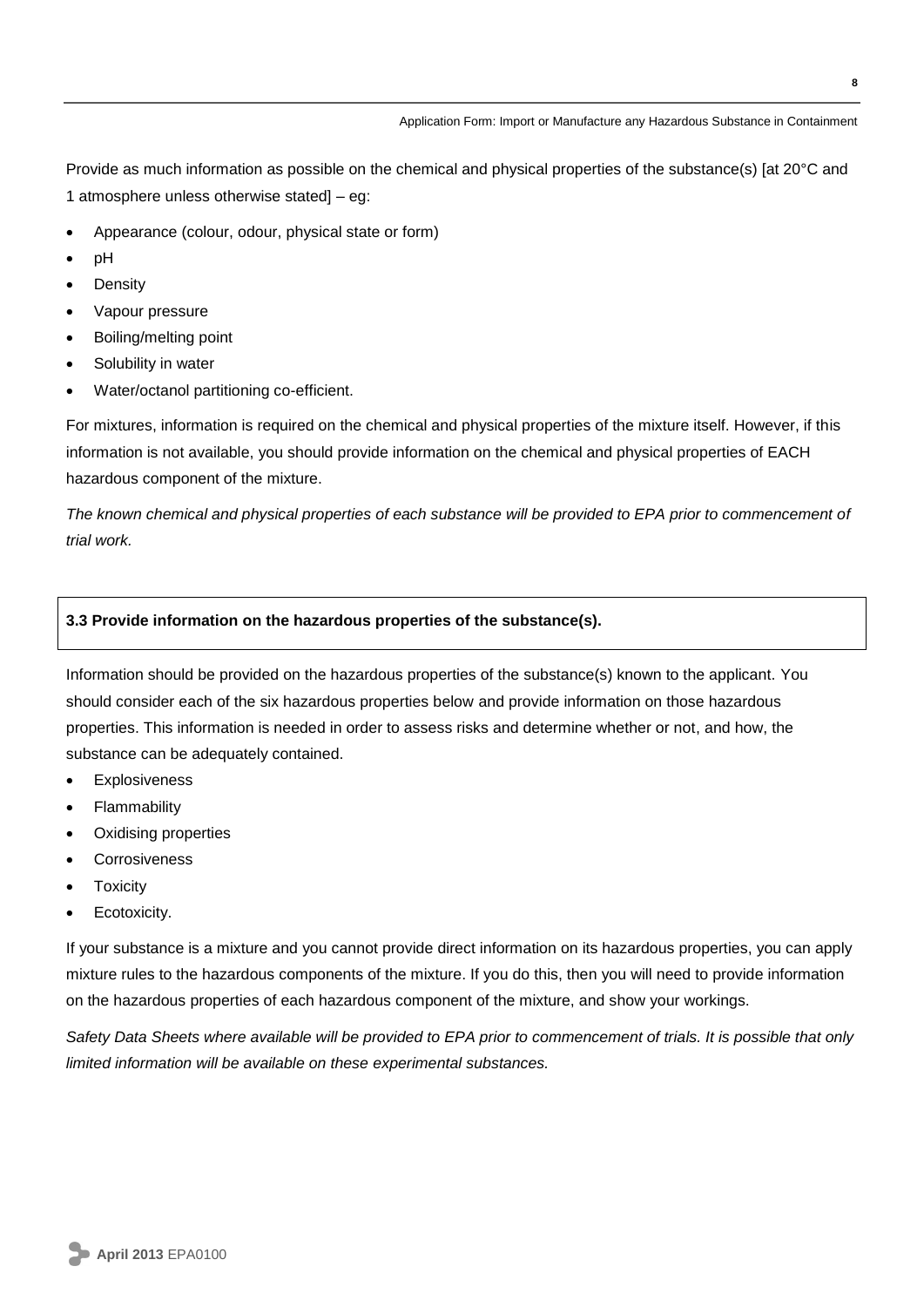### **3.4 Provide information on what will happen to the substance throughout its whole life, from its introduction into New Zealand, its uses, through to disposal.**

The information provided needs to reflect the containment character of the application. It will be used in the development of exposure scenarios and the assessment of risks, and hence the specification of the containment conditions.

*Plant and Food Research complies with the Exempt Laboratories Code of Practice for CRI and University (ELCOP). Handling of substances in the field will be in accordance with the Code of Practice for the Management of Agrichemicals NZS 8409: 2004.* 

#### **Transport**

Each experimental compound will be imported fully packaged, with the compound contained in polyethylene terephthalate (PET) bottle or other suitable containers. These compounds when transported in bulk, will be packed in UN approved packaging that is suitable for the shipment to and within New Zealand. Transport workers, wharf workers will only handle the fully packaged product, comprising the outer package, inner absorbent material and the inner package containing the substance. Exposure during transport, storage and handling is only possible through the breach of this packaging. The volatile substances will be transported from Plant & Food Research sites to field trials in an outer package with an inner absorbent material (if a liquid) and an inner package.

The substances will be transported in accordance with good practice. Concentrates may be transported by Plant and Food Research staff to designated sites. Substances will be contained to prevent leakage or spillage from contaminating the environment.. A Safety Data Sheet (if available) will accompany any transported substances.

#### **Storage**

Substances will be stored according to the Code of Practice for CRI and University Laboratories (ELCOP) when at a Plant & Food Research site or the Code of Practice for the Management of Agrichemicals NZS 8409: 2004 if stored at a non-Plant & Food Research site. Any surplus concentrate shall be returned to Plant and Food Research where it shall be securely stored in a laboratory until further use. Surplus substances and used containers shall ultimately be disposed of in a manner compliant with the Hazardous Substances (Disposal) Regulations 2001.

#### **Manufacturing and dispensing**

Manufacturing (if required) and dispensing may be carried out on-site in Plant and Food Research laboratories and trial sites (dispensing). Some manufacturing may be carried out by another organisation working with or on behalf of Plant & Food Research. This organisation would work to the controls imposed by this approval. Only staff with ID cards can access laboratories. Personnel use personal protective clothing and equipment. Preparation will occur in fume hoods or well ventilated areas as specified in the SDS or any available precautionary information.

#### **Intended use of the substance**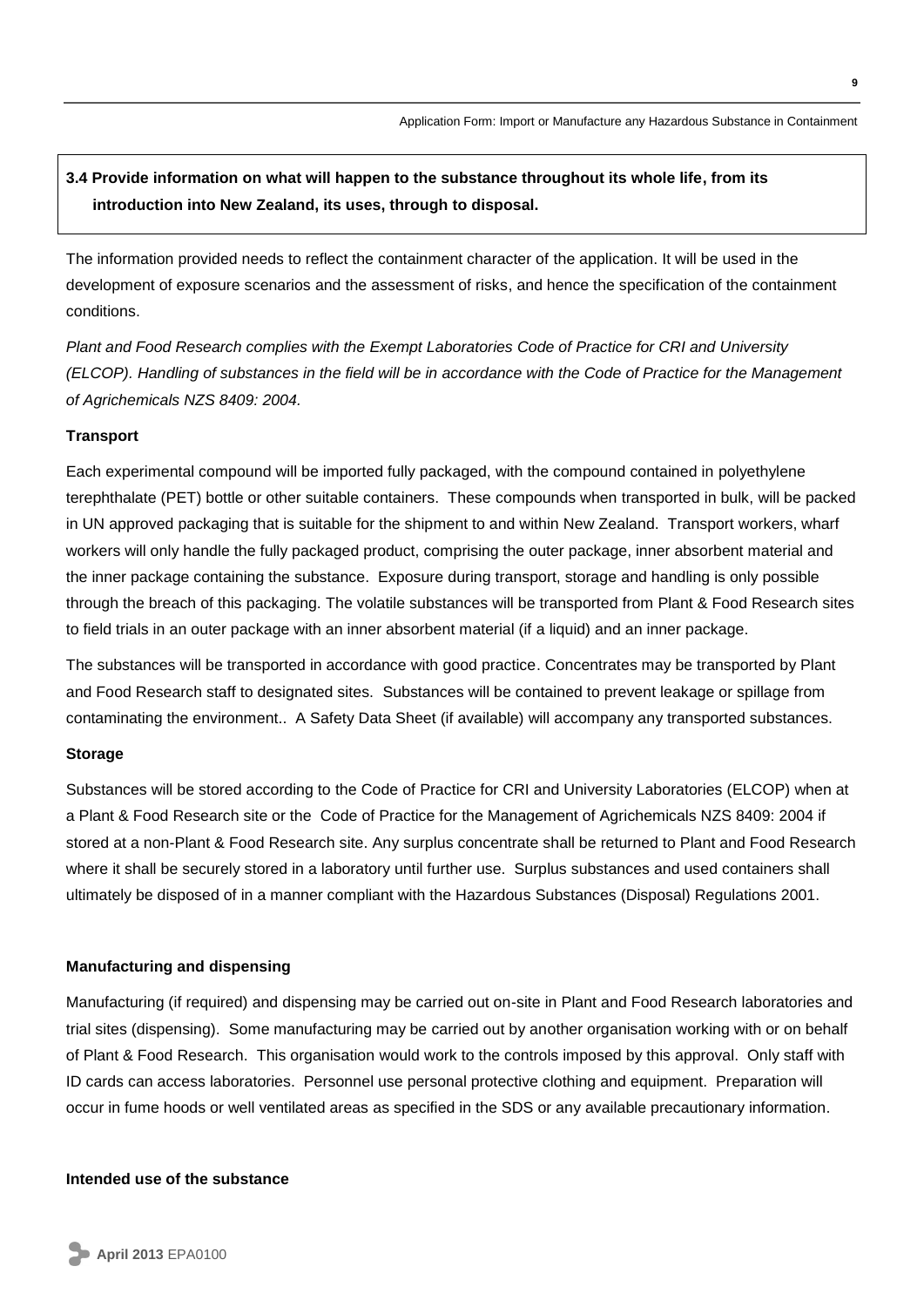The plant production substances will be applied by ground application methods or by seed/plant treatment. Other specific information on the intended use, potential formation of by-products/metabolites/waste products during use, will be provided prior to commencement of the trials. Written permission will be obtained from the owner of private land. In the case of semiochemical trials verbal or other permission will be obtained and the trial director will hold a written record of the details of this permission.

#### **Disposal of the substance**

Disposal options will relate to the relevant requirements of the Hazardous Substances (Disposal) Regulations 2001 and standard NZS8409:2004 Management of Agrichemicals. In the case of insect semiochemicals, any unused product will be disposed of through autoclaving or evaporation in a fumehood. The cost of materials means that there is little or any waste generated.

The amount of compound prepared will be the minimum necessary for the trial. Any surplus will be disposed of where possible within the trial site by applying over designated non-crop and non-grazed areas. Application equipment will be thoroughly triple-rinsed after use and the rinsate disposed of as for surplus application-ready substance.

Any surplus concentrate shall be returned to Plant and Food Research where it shall be securely stored in a laboratory until further use. Surplus substances and used containers shall ultimately be disposed of in a manner compliant with the Hazardous Substances (Disposal) Regulations 2001.

#### **3.5 Provide information on the quantity of the substance proposed to be imported or manufactured.**

This information is used in the development of exposure scenarios and the assessment of risks.

In all cases, an effort will be made to only import and/or manufacture the volume necessary to satisfy the requirements of the trials. The compound volume involved per season and over the period of the approval will be provided confidentially to EPA prior to commencement of the trials. We propose to keep the current notification system, whereby the compounds and their volumes are listed along with the trial site and target organism in a Microsoft® Excel sheet and then emailed to EPA prior to the trial. As the results from trials are used to inform future related trials (i.e. blends of semiochemicals to attract a target), in some cases we state the maximum amount of various compounds to be used at the same site targeting the same organism(s) for a suite of trials, reducing the number of email notification from PFRto EPA.

The volume of the experimental substances is expected to be  $\leq$  50 litres (kg) of active ingredient (a.i.) per substance per season. This gives a total expected quantity per substance of ≤ 250 litres (kg) a.i. for the five-year period of the approval.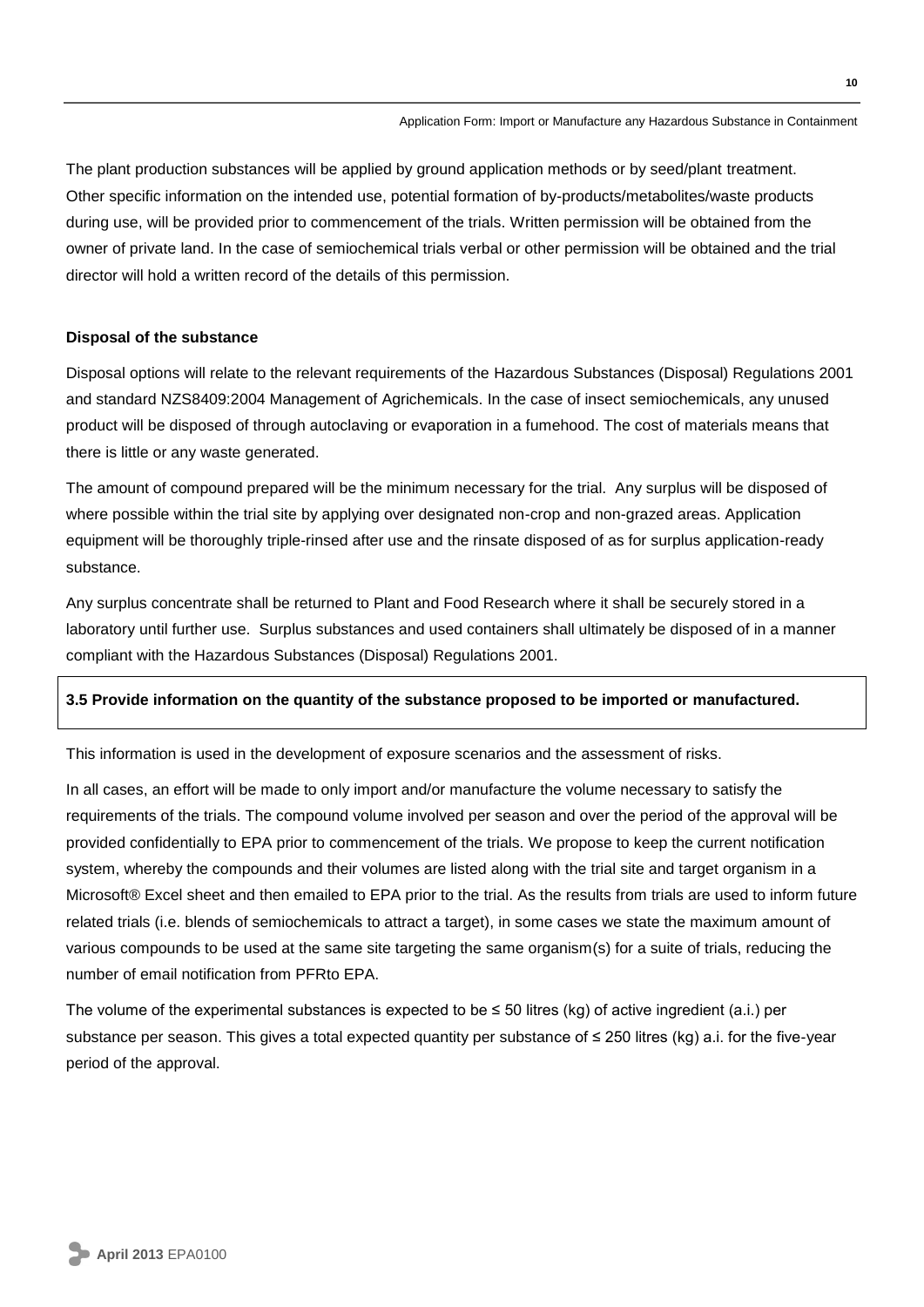## Section 4 – Information on the proposed containment system

#### **4.1 Provide information on the proposed containment system.**

It is essential that good information is provided on the containment system because the adequacy of containment, in conjunction with the hazardous properties of the substance, will have a major impact on whether or not approval is given.

You will need to provide a description of the containment proposed AND information on how you intend to address the following issues (proposed controls):

#### **Methods for preventing the escape of the contained hazardous substance and preventing the contamination of the facility**

Subtances are stored securely as detailed above. At all times other than when the compounds are being applied to trial plots, the compounds are stored and transported in clearly labelled, robust containers, in locked Plant and Food Research facilities that are only accessible to experienced/authorised staff. Spray drift is controlled as detailed below. Application equipment is thoroughly washed and rinsed after each use. The rinsate will be disposed of as described previously.

#### **Methods for excluding unwanted organisms from the facility or to control organisms within the facility**

The trial plants are routinely monitored by the experimenters for signs of unwanted pests and diseases. Pesticides may be used to control these providing these do not interfere with the trial. Insect semiochemicals should only attract the target insect. Active and passive insect and rodent traps are present throughout the laboratory facilities. Trial sites that are at risk from grazing animals will be secured by stock proof fencing during the duration of the trial. In the case of semiochemical trials where grazing animals are not excluded, devices will be located above grazing height.

#### **Methods for excluding unauthorised people from the facility**

Trials (except on insect semiochemicals) will be carried out on research orchards, privately-owned properties, or areas not readily accessible to the public. Trials on insect semiochemicals may be carried out in areas accessible to the public.

Access to the trial site on private property will be by permission of the trial director or owner of the property. For semiochemical trials in publically-accessible areas, access restrictions, publicity and signage will be jointly agreed with the relevant local territorial authority or other administrating body and the application and will depend on the location and scale.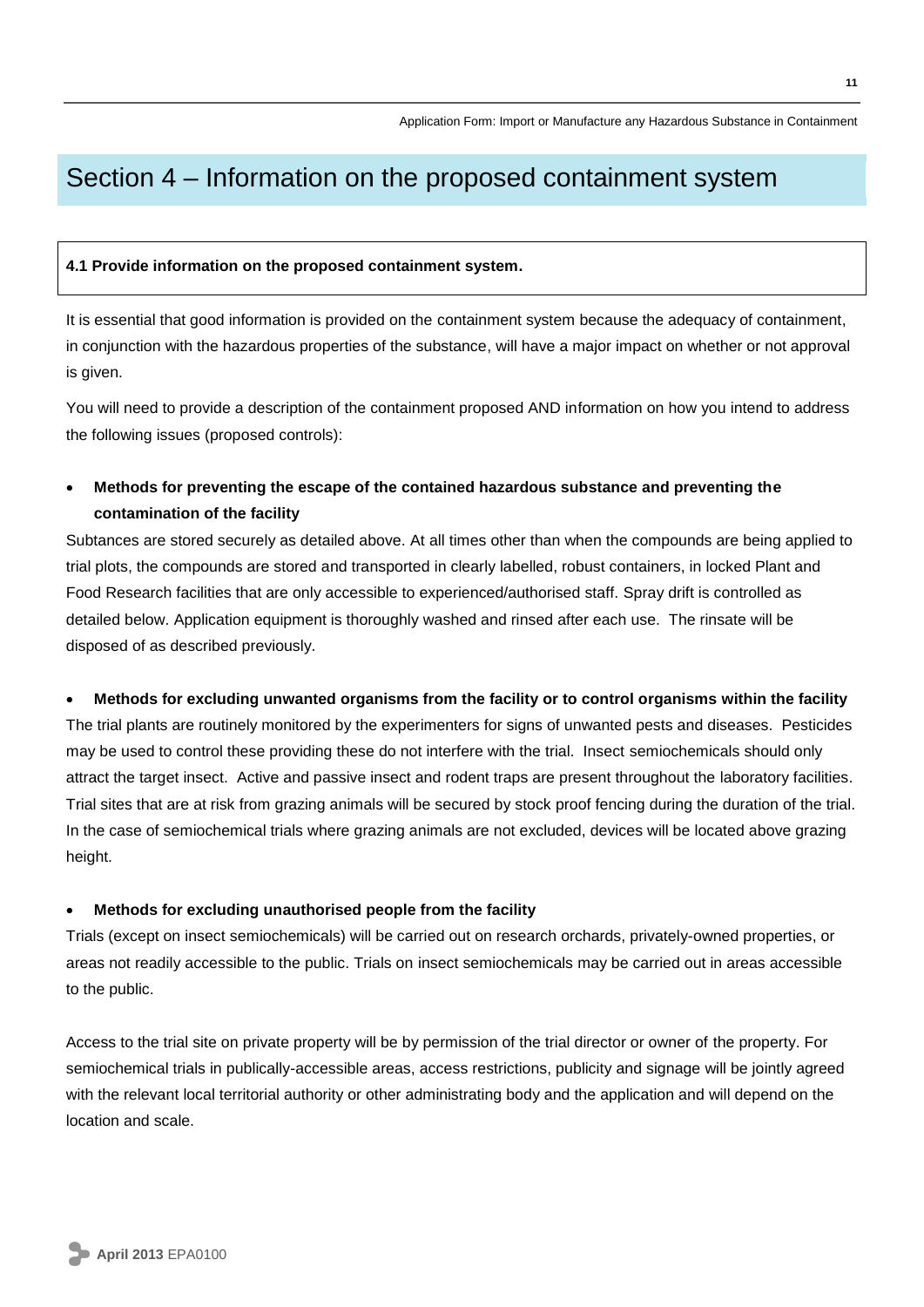Trial site boundaries will be clearly marked and distinctly visible from outside the trial site throughout the duration of the trial. The research sites will also clearly labelled with signs that prohibit unauthorised access, identify the area as an experimental site, and state that products are not to be removed and consumed from the study site.

In the case of semiochemical trials, which may have only a few lures/dispensers per hectare and may cover a large area, the devices that administer the substance will be clearly labelled. The label will state that semiochemicals are in use and have the relevant EPA approval number, please do not touch, and contact details of the trial director.

Semiochemical trials, where the substance is sprayed will be contained as described for other sprayable substances.

Property owners or managers/organisations leasing or responsible for managing land where the proposed trials are to be located will be notified in advance of when treatments are to be applied and asked to inform any staff working on the property that this is a trial site. A letter outlining containment and disposal procedures will be sent to the grower or administrator of the public site before the onset of trials.

#### **Methods for preventing unintended release of the substance by experimenters**

No treated produce shall be consumed by people or (so far as is reasonably practicable) animals or sold, offered for sale, given away, bartered or otherwise distributed unless the ACVM Group has approved this process as part of a provisional registration or research permit. Sprayed produce from any trial that does not have ACVM approval for consumption will be ploughed in, mulched or buried on the trial site or disposed off at an approved landfill. The method of disposal will be determined by the trial director. Sprayed produce will not be composted.

In all cases, trial sites shall be chosen so as to prevent the substances entering any surface water or groundwater system and to prevent residential buildings or workplaces not related to the research being exposed to the substance.

For applications which involve spraying, spray drift will be minimised by only spraying when winds are less than 15 km/hr and the wind direction predictable. All spray plots are surrounded by a buffer zone of non-sprayed plants. Spray equipment is cleaned after each use, and calibrated regularly to ensure accurate delivery of dose. Experimental compounds applied with a sprayer will be applied by under the direction of approved handler/Growsafe® accredited personnel. Experimental compounds that are not applied with a sprayer will be applied by trained staff. These personnel will be made aware of the contents and requirements of the Project Plans and controls in order to adequately manage the substances.

#### **Methods for controlling the effects of any accidental release of the substance**

Where available, material safety data sheets for individual constituents are kept on file by the project leader. Spillages will be contained, prevented from entering water bodies, and be absorbed with appropriate material. This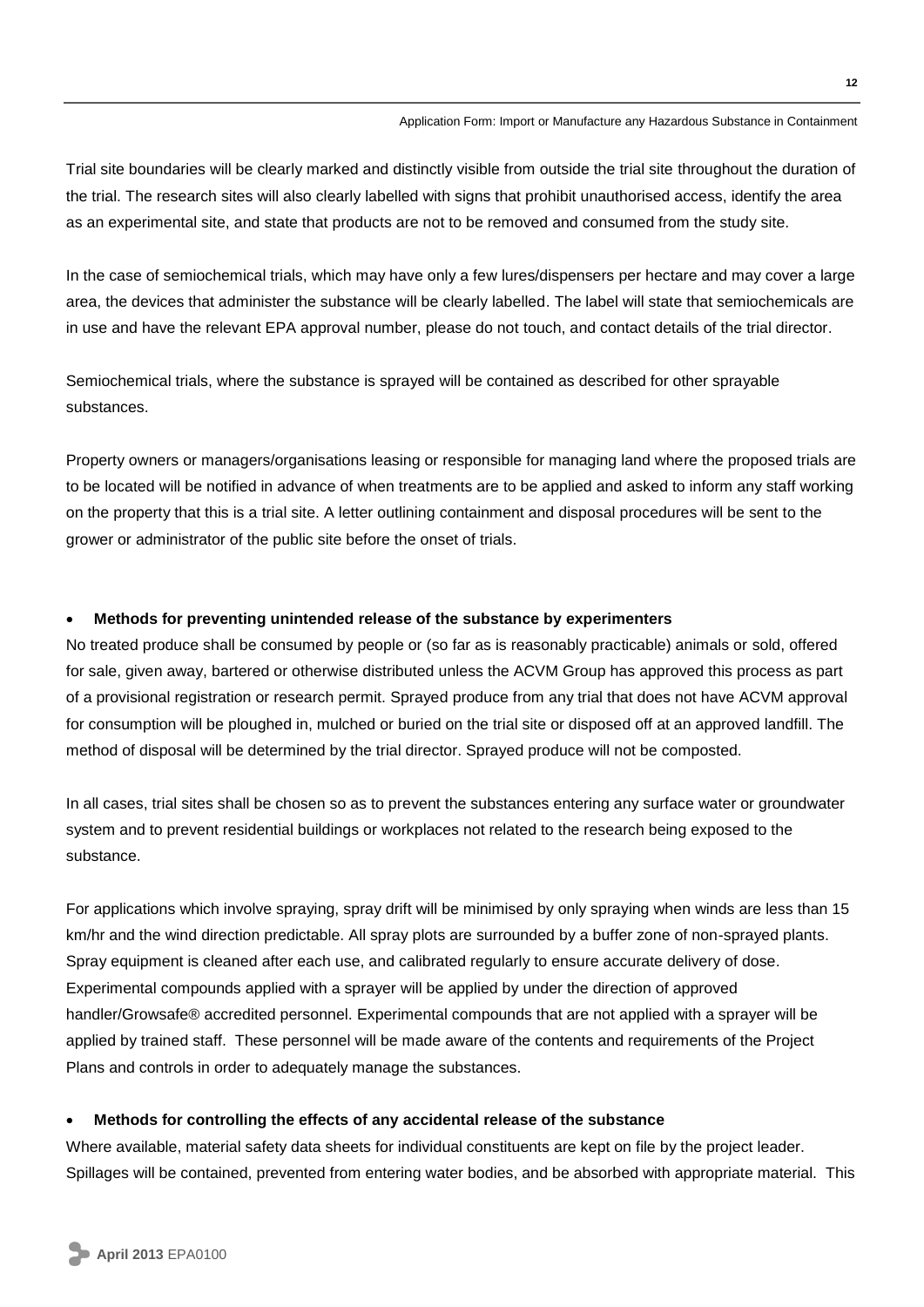will then be placed into sealed containers for disposal at an appropriate waste disposal facility. All staff working with the substance will be advised of this procedure prior to commencement of the trial.

#### **Inspection and monitoring requirements of the containment facility.**

- A management plan may be attached as an appendix. This plan should specify the procedures for implementing the above methods for containing the substance(s), and provide details of the qualifications of the person responsible for implementing those controls.
- *Application records will be kept and are available for inspection for all substances for a minimum of three years from cessation of a trial.*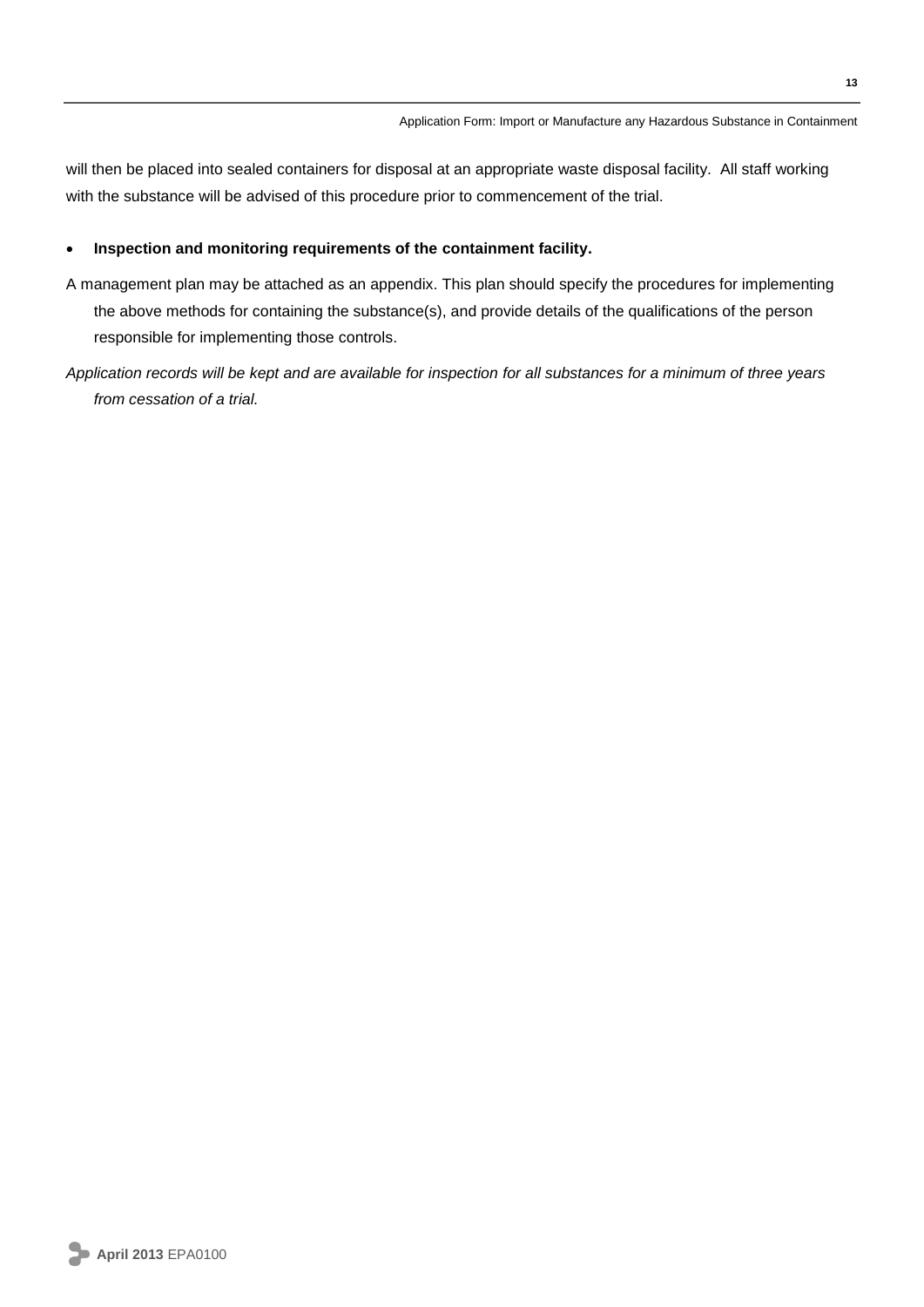## Section 5 – Identification and assessment of risks

In completing this section, it is important that you take account of the proposed containment system you described in Section 4. We are particularly interested in knowing about risks that may still remain with the containment system in place. You will need to consider the effects on the environment and public health, including any social effects. You should also take account of the quantity of material involved and the number of different locations that may be involved.

Complete this section as far as you can.

#### **5.1 Identify all of the risks of the substance(s).**

Include information on potentially significant, possible risks of the substance and whether or not these risks are *likely* to be significant. It is important to think about the source of the risk – ie, the way in which the risk is created (the exposure pathway) and then the consequences of exposure. Risks should be considered in relationship to:

- the sustainability of native and valued introduced flora and fauna
- the intrinsic value of ecosystems
- public health (including occupational exposure)
- the relationship of Māori and their culture and traditions with their ancestral lands, water, sites, waahi tapu, valued flora and fauna, and other taonga
- the economic and related benefits to be derived from the use of the hazardous substance
- New Zealand's international obligations.

The compounds (e.g. synthetic copies of naturally-occurring insect pheromones) covered by this application are experimental and limited information is available therefore suitable controls have been proposed. Given that field trials are on a small scale basis, there would be limited amounts of the substance present at any time and are unlikely to have a significant effect on taonga, ecosystems or reduce or harm New Zealand's exports or global image.

There are a number of activities that provide pathways for escape from containment. These activities are:

#### **Importation and transport**

Insecure packaging or an accident could result in spillage of the formulations either on arrival in New Zealand and unloading or during transport to the containment facilities. In the event of a transport accident between the airport and the containment facilities the environment could be exposed to the substance. The substance will be transported in liquid or solid form and therefore the environment could come into contact with it if the packaging split and a member of the public (or the driver) attempted to clean it up. If water is used to wash the product away it could reach stormwater systems or waterways and result in adverse effects on terrestrial ecosystems.

#### **Storage**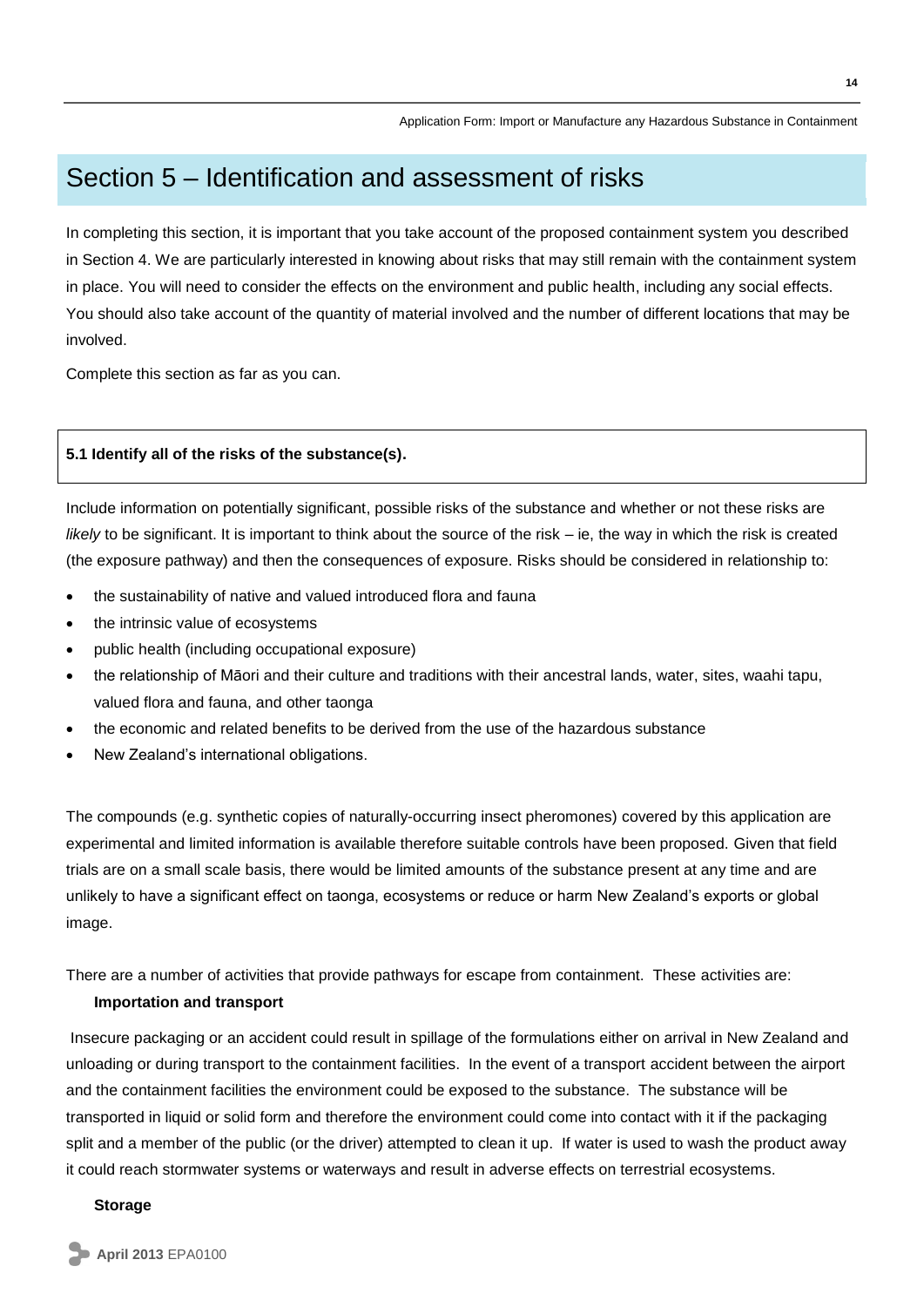Inadequate containment during storage of the substance, prior to use, could lead to effects to the ecosystems through direct contact or spillage.

#### **Dispensing, Manufacturing and Mixing**

Similarly these processes may pose risks to ecosystems if the product is spilt.

#### **Use i.e. spraying**

There is a risk of adverse environmental effects on ecosystems and species, during application or spray drift.

#### **Disposal of surplus mix, surplus concentrate, treated produce.**

Disposal risks relate to excess product remaining after the trial has been completed (at the storage facility), excess product taken to the trial sites and not used, and excess mixed product at the trial site. Excess product poses potential risks to ecosystems. Removal by contamination of unauthorised visitors/animals accessing the site, or from product being moved from the site by water, air, or carried on workers clothing, may also lead to risks to the environment. Insect pheromones (within species communication) are generally species specific and no adverse affects are foreseen from their use, other semiochemicals (between species communication) may be not be as specific (e.g. plant odours) and may effect non-target organisms. If this was the. They degrade quickly in the presence of ultra-violet light and oxygen. Some treatments are being conceived with the cooperation of the Department of Conservation and insect semiochemicals are used throughout the world for monitoring and trapping insect pests. Furthermore, regular aerial application of semiochemicals is used in the eastern US for the control of the gypsy moth.

#### **Accidents, natural hazards and sabotage**

Risks may arise from accidents, natural hazards such as earthquakes, and through sabotage or deliberate misuse of the substance.

#### **5.2 Provide an assessment of the potential risks identified in Section 5.1.**

An explicit risk assessment only needs to be provided for those risks which might be significant. The assessment should consider whether the identified risks can be adequately managed by the proposed containment system, and the substance(s) itself adequately contained.

The assessment should include the nature, probability of occurrence, and magnitude of each adverse effect. The uncertainty bounds of the information contained in the assessment should also be discussed.

(Optional)

|                                     | Hazard<br>Low/Medium or<br>High | Risk<br>Low/Medium<br>or High | Managed | Controls used in<br>management          |
|-------------------------------------|---------------------------------|-------------------------------|---------|-----------------------------------------|
| <b>Importation and</b><br>transport | Very Low                        | Low                           | Yes     | Suitable packaging,<br>MSDS's, clean up |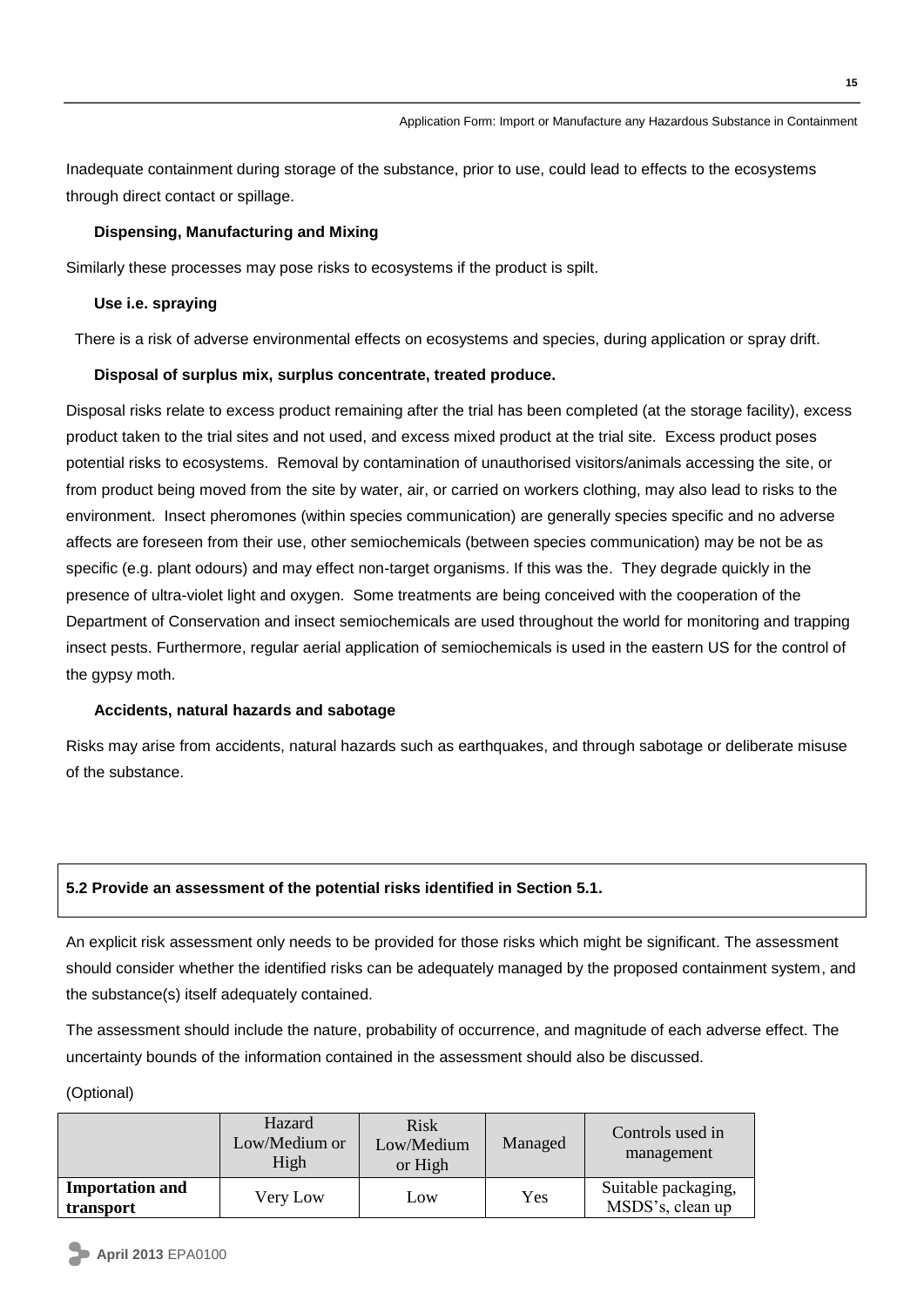|                            |          |     |            | procedures. Use of             |
|----------------------------|----------|-----|------------|--------------------------------|
|                            |          |     |            | transportation                 |
|                            |          |     |            | companies that have            |
|                            |          |     |            | appropriate approvals          |
| <b>Storage</b>             | Very Low | Low | <b>Yes</b> | Suitable storage<br>facilities |
| Dispensing,                |          |     |            |                                |
| <b>Manufacturing and</b>   | Very Low | Low | <b>Yes</b> | Trained personnel              |
| <b>Mixing</b>              |          |     |            |                                |
| Use i.e. spraying          | Very Low | Low | Yes        | Trained personnel              |
| <b>Disposal of surplus</b> |          |     |            |                                |
| mix, surplus               | Very Low | Low | <b>Yes</b> | Trained personnel,             |
| concentrate,               |          |     |            | disposal procedure             |
| treated produce.           |          |     |            |                                |
| <b>Accidents, natural</b>  |          |     |            | Suitable storage               |
| hazards and                | Very Low | Low | <b>Yes</b> | facilities and                 |
|                            |          |     |            | packaging, trained             |
| sabotage                   |          |     |            | personnel                      |

All risks can be adequately managed by the proposed containment system.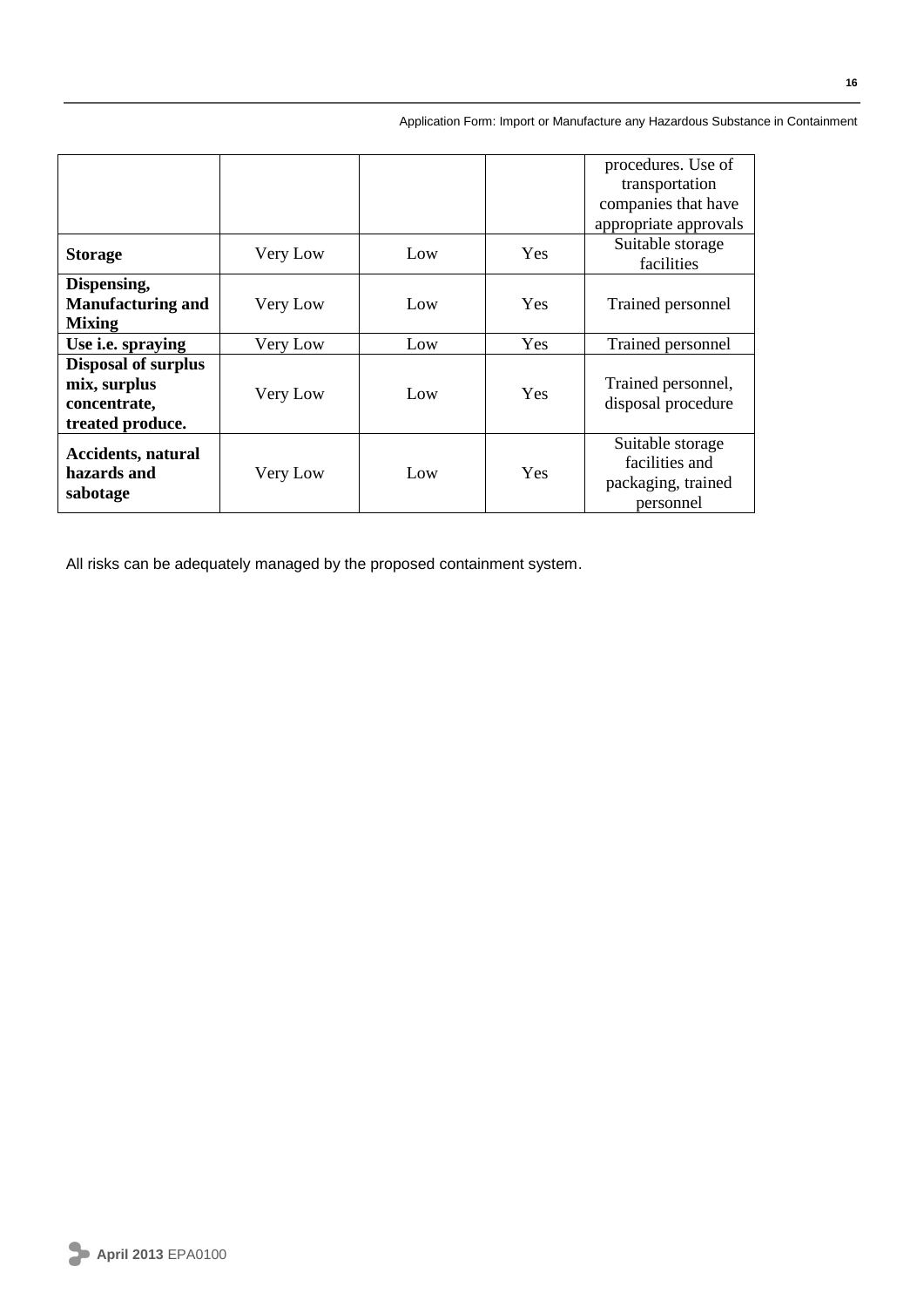## Section 6 – International considerations

**6.1 The EPA is interested in whether this substance (or any of its components) has been considered by any other regulatory authority in New Zealand, or by any other country. If you are aware of this, please provide details of the results of such consideration.**  (Optional)

Some of the semiochemicals that have been identified by PFR and other research institutes have been commercialised and approved for use in New Zealand and international markets. The use of semiochemicals for insect pest management in New Zealand has allowed New Zealand growers to maintain or increase market access while still keeping insecticide residue at or below acceptable limits.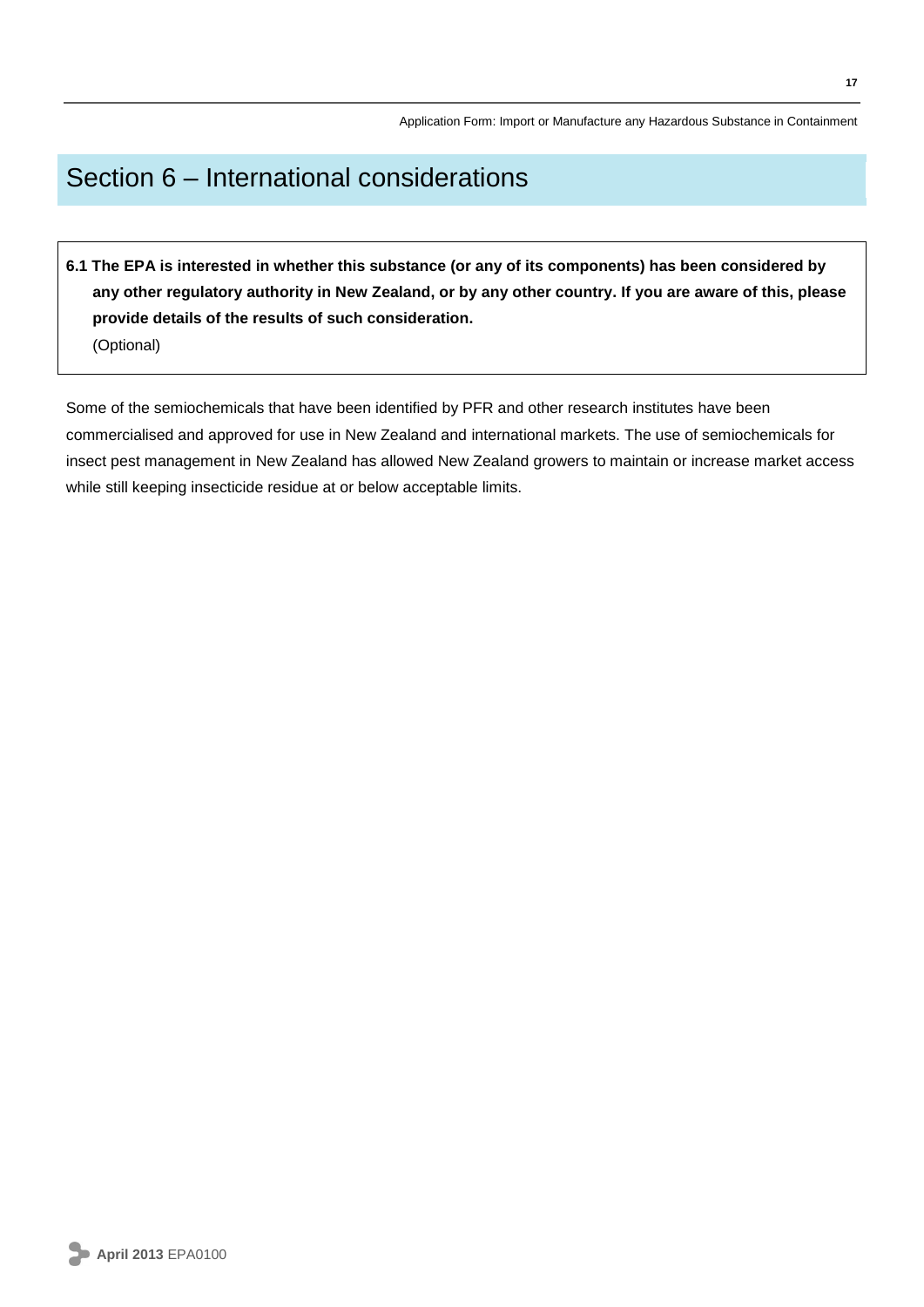# Section 7 – Miscellaneous

| 7.1 Provide a glossary of scientific and technical terms used in the application. |                                                                                                                                                                                                                        |  |  |  |
|-----------------------------------------------------------------------------------|------------------------------------------------------------------------------------------------------------------------------------------------------------------------------------------------------------------------|--|--|--|
| Fungicide                                                                         | A substance used to kill or control fungi.                                                                                                                                                                             |  |  |  |
| <b>Herbicide</b>                                                                  | A substance used to kill or control unwanted plants                                                                                                                                                                    |  |  |  |
| <b>Insecticide</b>                                                                | A substance used to kill or control insects                                                                                                                                                                            |  |  |  |
| <b>Pesticide</b>                                                                  | A substance for destroying unwanted organisms, can be specifically a<br>fungicide,<br>herbicide, insecticide, miticide, nematicide, parasiticide or rodenticide.                                                       |  |  |  |
| <b>PFR</b>                                                                        | Plant and Food Research                                                                                                                                                                                                |  |  |  |
| <b>Pheromone</b>                                                                  | A chemical substance or mixture that carries a message between organisms from the same<br>species                                                                                                                      |  |  |  |
| <b>Plant Growth Regulator</b>                                                     | A substance that regulates plant growth                                                                                                                                                                                |  |  |  |
| <b>Plant Activator</b>                                                            | A substance that triggers plant defence mechanisms.                                                                                                                                                                    |  |  |  |
| <b>Plot</b><br><b>Semiochemical</b>                                               | Plot - a single homogeneous unit, being plant(s) or area, used for an<br>assessment of a<br>substance at a specific rate or concentration.<br>A chemical substance or mixture that carries a message between organisms |  |  |  |
|                                                                                   |                                                                                                                                                                                                                        |  |  |  |

**7.2 Provide here any other information you consider relevant to this application that is not already included.**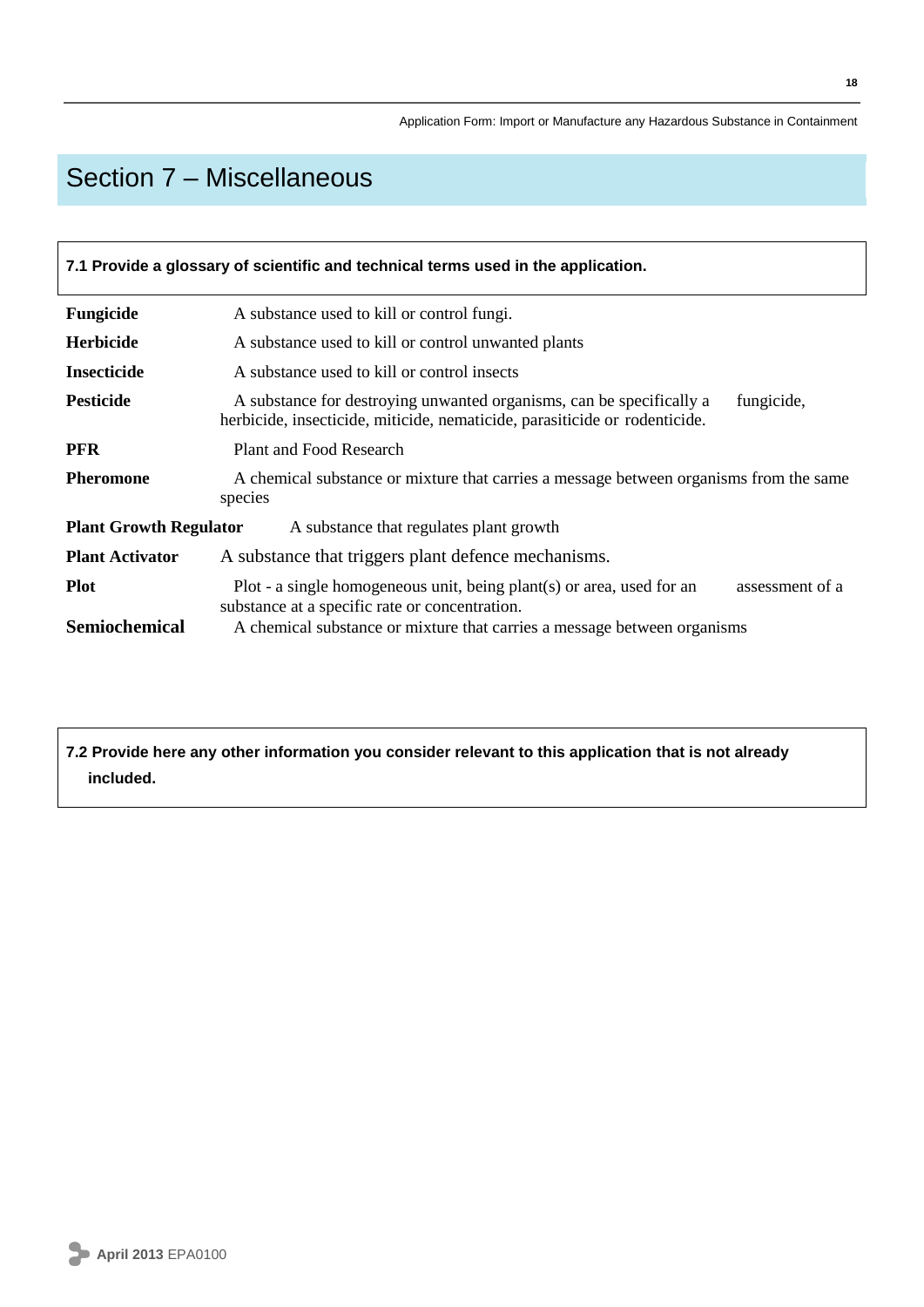## Section 8 – Summary of public information

The information provided in this section may be used in the EPA's public register of substances, required under Section 20 of the HSNO Act.

This summary information will be used to provide information for the people and agencies (eg, Ministry for the Environment, Department of Conservation, Regional Councils etc) that will be notified of the application, and for potential submitters who request information. This information will also be used to prepare the public notice of the application.

For these reasons, applicants should ensure that this summary information does not contain any commercially sensitive material.

#### **8.1 Name of the substance(s) for the public register:**

Please use a maximum of 80 characters.

Plant & Food Research Experimental Plant Production Compounds

#### **8.2 Purpose of the application for the public register:**

This should include an abstract (in a maximum of 255 characters) giving information on the intended use of the substance and why an application is needed, based on its hazardous properties.

To import and manufacture Plant & Food Research Experimental Plant Production Compounds for use as pesticides and plant production compounds on various crops.

#### **8.3 Use categories of the substance(s):**

The EPA has adopted the system of use categories developed by the European Union, which identify various functional uses of substances. This information is pertinent to the assessment of exposure scenarios and the determination of risk, and is also useful for building up a profile of the substance. There are three sets of use categories. Within each of these, applicants should state which use categories are relevant to all intended uses of the substance(s).

- 1. Main category: 4 Wide-dispersive use
- 2. Industry category: 1 Agricultural industry.
- 3. Function/Use category: 38 and 39

#### (Optional)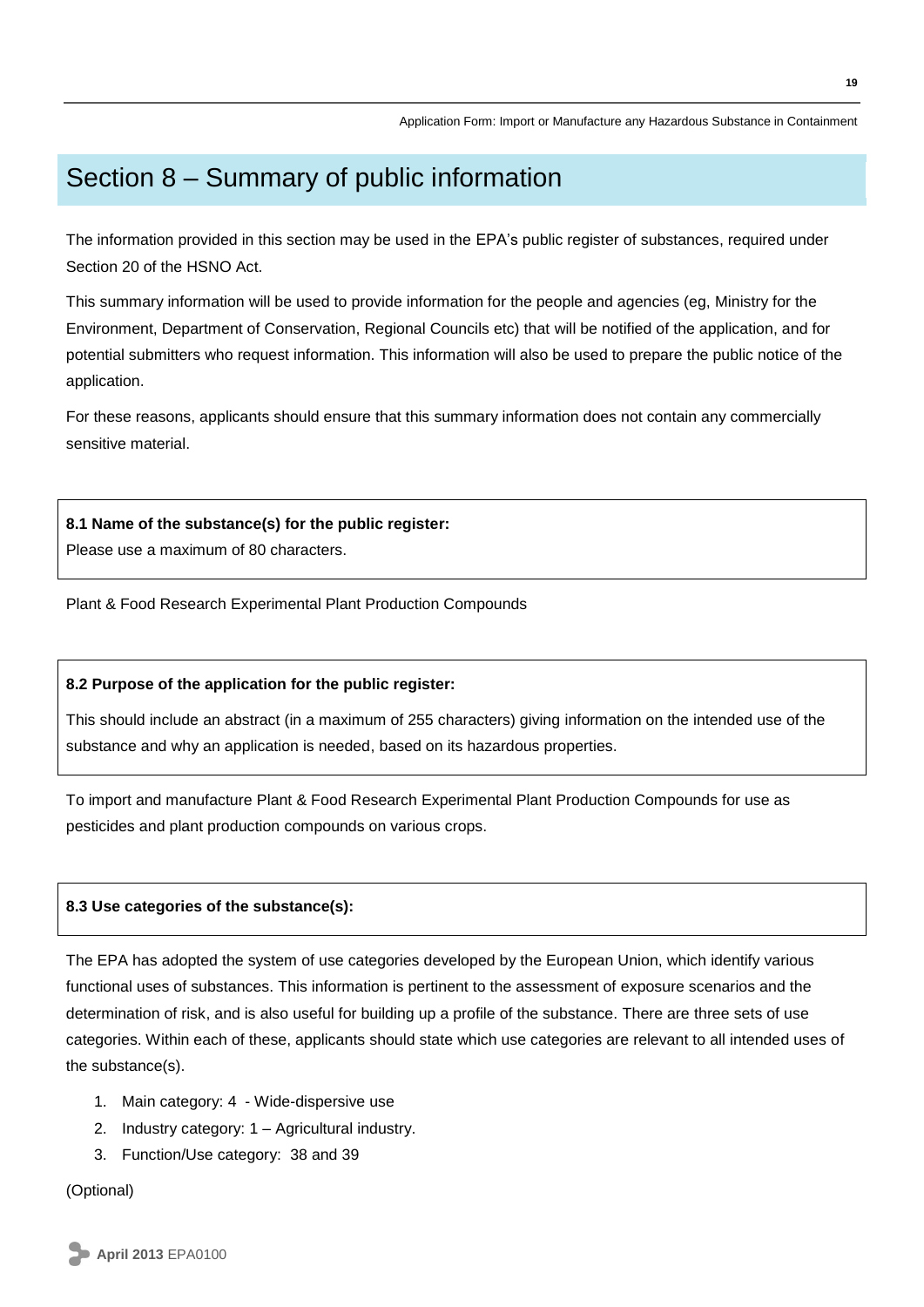#### **8.4 Executive summary:**

In this section, the applicant should provide a summary of information contained in this application, including:

- the identification of the substance, its hazardous properties, intended uses and disposal
- an assessment of the adverse effects of the substance
- information on the proposed containment.

This is a generic application to import and manufacture experimental plant production compounds. The intention is to conduct contained laboratory, field and glasshouse trials to provide information relevant for the development of these compounds. Substances to be trialled will include insecticides, fungicides, herbicides, plant growth regulators, plant activators, insect semiochemicals and other plant production compounds. Contained trials will be carried out on research orchards, privately-owned properties, or publically-accessible sites (semiochemical trials only).

The containment practices proposed within this application are designed to contain the compounds and manage any hazards and risk. These include secure storage, safe transport, appropriate labelling and signage, control of spray drift, , limiting use of treated produce, use of trained staff and notification of trial conditions to property owners/managers and limiting access to trial sites. For semiochemical trails in publically-accessible areas, access restrictions, publicity and signage will be jointly agreed with the relevant local territorial authority or other administering body and the application and will depend on the location and scale.

Details of the substances will be notified to EPA before commencement of the trials.

KSH Boyd-Wilson 11/12/2013

**Signature Date**